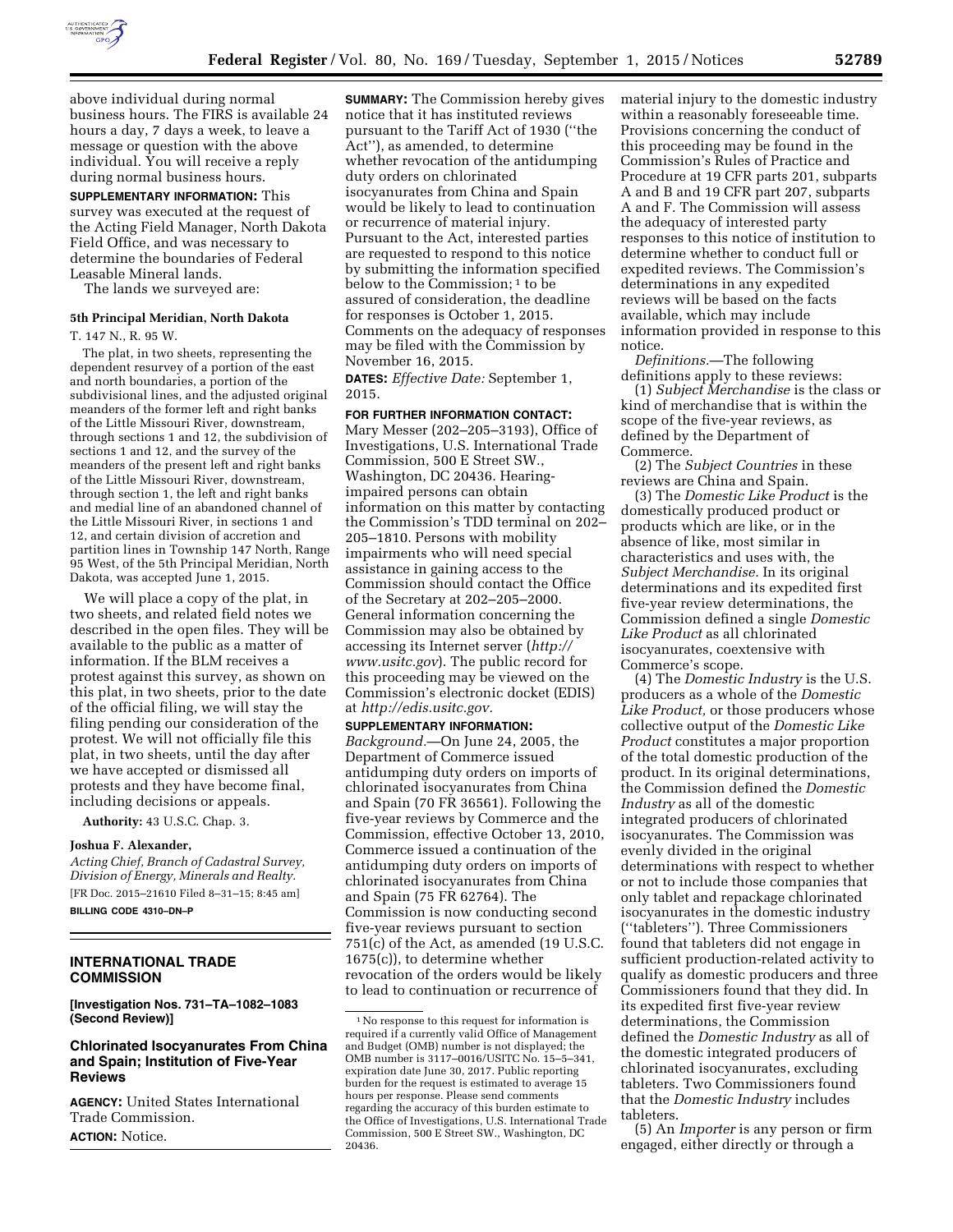parent company or subsidiary, in importing the *Subject Merchandise* into the United States from a foreign manufacturer or through its selling agent.

*Participation in the proceeding and public service list.*—Persons, including industrial users of the *Subject Merchandise* and, if the merchandise is sold at the retail level, representative consumer organizations, wishing to participate in the proceeding as parties must file an entry of appearance with the Secretary to the Commission, as provided in § 201.11(b)(4) of the Commission's rules, no later than 21 days after publication of this notice in the **Federal Register**. The Secretary will maintain a public service list containing the names and addresses of all persons, or their representatives, who are parties to the proceeding.

Former Commission employees who are seeking to appear in Commission five-year reviews are advised that they may appear in a review even if they participated personally and substantially in the corresponding underlying original investigation or an earlier review of the same underlying investigation. The Commission's designated agency ethics official has advised that a five-year review is not the same particular matter as the underlying original investigation, and a five-year review is not the same particular matter as an earlier review of the same underlying investigation for purposes of 18 U.S.C. 207, the post employment statute for Federal employees, and Commission rule 201.15(b) (19 CFR 201.15(b)), 79 FR 3246 (Jan. 17, 2014), 73 FR 24609 (May 5, 2008). Consequently, former employees are not required to seek Commission approval to appear in a review under Commission rule 19 CFR 201.15, even if the corresponding underlying original investigation or an earlier review of the same underlying investigation was pending when they were Commission employees. For further ethics advice on this matter, contact Carol McCue Verratti, Deputy Agency Ethics Official, at 202–205–3088.

*Limited disclosure of business proprietary information (BPI) under an administrative protective order (APO) and APO service list.*—Pursuant to § 207.7(a) of the Commission's rules, the Secretary will make BPI submitted in this proceeding available to authorized applicants under the APO issued in the proceeding, provided that the application is made no later than 21 days after publication of this notice in the **Federal Register**. Authorized applicants must represent interested parties, as defined in 19 U.S.C. 1677(9),

who are parties to the proceeding. A separate service list will be maintained by the Secretary for those parties authorized to receive BPI under the APO.

*Certification.*—Pursuant to § 207.3 of the Commission's rules, any person submitting information to the Commission in connection with this proceeding must certify that the information is accurate and complete to the best of the submitter's knowledge. In making the certification, the submitter will be deemed to consent, unless otherwise specified, for the Commission, its employees, and contract personnel to use the information provided in any other reviews or investigations of the same or comparable products which the Commission conducts under Title VII of the Act, or in internal audits and investigations relating to the programs and operations of the Commission pursuant to 5 U.S.C. Appendix 3.

*Written submissions.*—Pursuant to § 207.61 of the Commission's rules, each interested party response to this notice must provide the information specified below. The deadline for filing such responses is October 1, 2015. Pursuant to § 207.62(b) of the Commission's rules, eligible parties (as specified in Commission rule 207.62(b)(1)) may also file comments concerning the adequacy of responses to the notice of institution and whether the Commission should conduct expedited or full reviews. The deadline for filing such comments is November 16, 2015. All written submissions must conform with the provisions of §§ 201.8 and 207.3 of the Commission's rules and any submissions that contain BPI must also conform with the requirements of §§ 201.6 and 207.7 of the Commission's rules. Please be aware that the Commission's rules with respect to filing have changed. The most recent amendments took effect on July 25, 2014. *See* 79 FR 35920 (June 25, 2014), and the revised Commission Handbook on E-filing, available from the Commission's Web site at *[http://](http://edis.usitc.gov) [edis.usitc.gov.](http://edis.usitc.gov)* Also, in accordance with §§ 201.16(c) and 207.3 of the Commission's rules, each document filed by a party to the proceeding must be served on all other parties to the proceeding (as identified by either the public or APO service list as appropriate), and a certificate of service must accompany the document (if you are not a party to the proceeding you do not need to serve your response).

*Inability to provide requested information.*—Pursuant to §§ 207.61(c) of the Commission's rules, any interested party that cannot furnish the

information requested by this notice in the requested form and manner shall notify the Commission at the earliest possible time, provide a full explanation of why it cannot provide the requested information, and indicate alternative forms in which it can provide equivalent information. If an interested party does not provide this notification (or the Commission finds the explanation provided in the notification inadequate) and fails to provide a complete response to this notice, the Commission may take an adverse inference against the party pursuant to section 776(b) of the Act (19 U.S.C. 1677e(b)) in making its determinations in the reviews.

*Information To Be Provided in Response to This Notice of Institution:*  As used below, the term ''firm'' includes any related firms.

(1) The name and address of your firm or entity (including World Wide Web address) and name, telephone number, fax number, and Email address of the certifying official.

(2) A statement indicating whether your firm/entity is a U.S. producer of the *Domestic Like Product,* a U.S. union or worker group, a U.S. importer of the *Subject Merchandise,* a foreign producer or exporter of the *Subject Merchandise,*  a U.S. or foreign trade or business association, or another interested party (including an explanation). If you are a union/worker group or trade/business association, identify the firms in which your workers are employed or which are members of your association.

(3) A statement indicating whether your firm/entity is willing to participate in this proceeding by providing information requested by the Commission.

(4) A statement of the likely effects of the revocation of the antidumping duty orders on the *Domestic Industry* in general and/or your firm/entity specifically. In your response, please discuss the various factors specified in section 752(a) of the Act (19 U.S.C. 1675a(a)) including the likely volume of subject imports, likely price effects of subject imports, and likely impact of imports of *Subject Merchandise* on the *Domestic Industry.* 

(5) A list of all known and currently operating U.S. producers of the *Domestic Like Product.* Identify any known related parties and the nature of the relationship as defined in section 771(4)(B) of the Act (19 U.S.C. 1677(4)(B)).

(6) A list of all known and currently operating U.S. importers of the *Subject Merchandise* and producers of the *Subject Merchandise* in each *Subject Country* that currently export or have